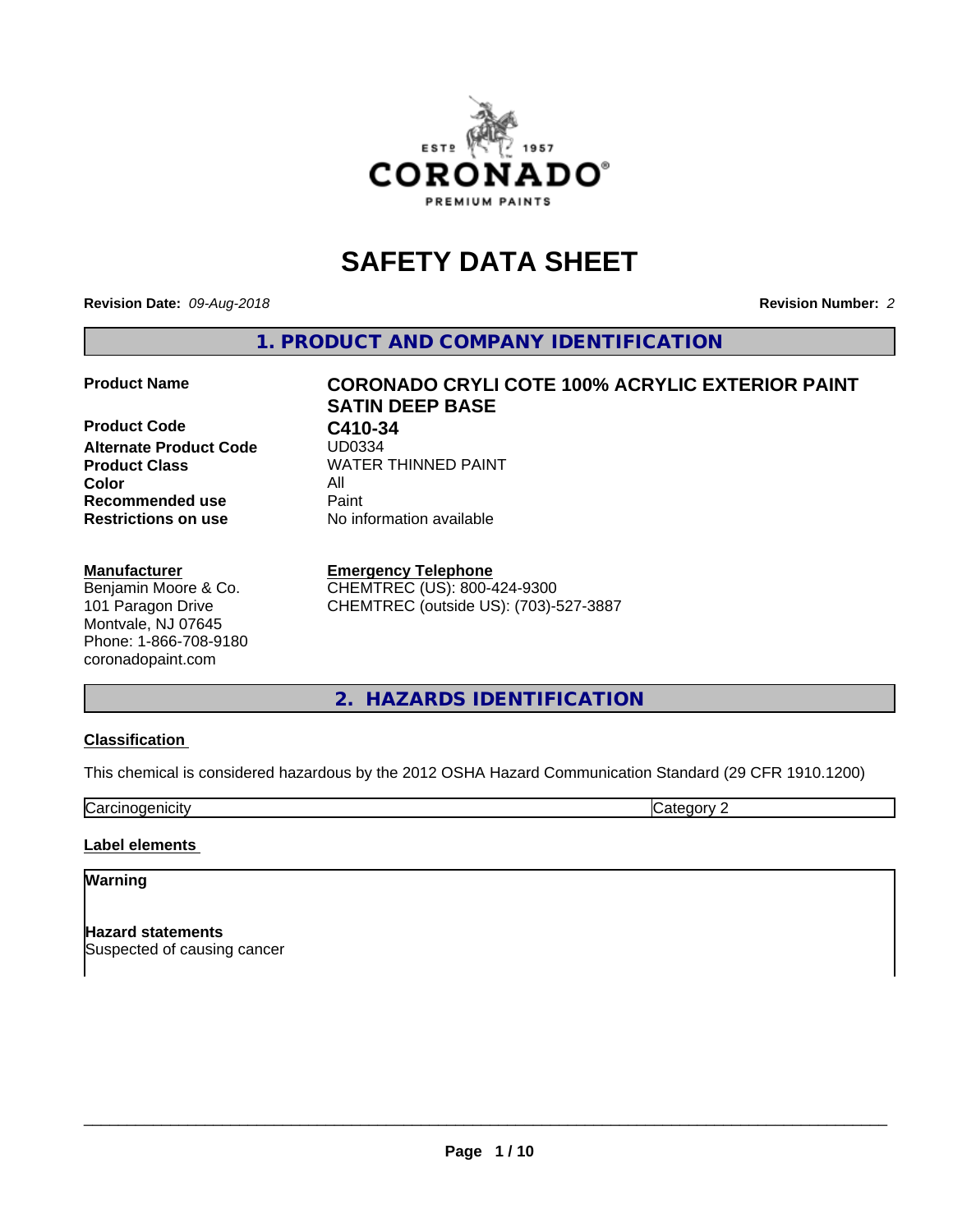

**Appearance** liquid

**Odor** little or no odor

#### **Precautionary Statements - Prevention**

Obtain special instructions before use Do not handle until all safety precautions have been read and understood Use personal protective equipment as required

#### **Precautionary Statements - Response**

IF exposed or concerned: Get medical advice/attention

#### **Precautionary Statements - Storage**

Store locked up

#### **Precautionary Statements - Disposal**

Dispose of contents/container to an approved waste disposal plant

#### **Hazards not otherwise classified (HNOC)**

Not applicable

#### **Other information**

No information available

# **3. COMPOSITION INFORMATION ON COMPONENTS**

| <b>Chemical name</b>                       | CAS No.       | Weight-% |
|--------------------------------------------|---------------|----------|
| Titanium dioxide                           | 13463-67-7    |          |
| Kaolin                                     | 1332-58-7     |          |
| Zinc oxide                                 | 1314-13-2     |          |
| Propylene glycol                           | $57 - 55 - 6$ |          |
| Sodium C14-C16 olefin sulfonate            | 68439-57-6    | 0.5      |
| Urea, N-(3,4-dichlorophenyl)-N,N-dimethyl- | 330-54-1      | 0.5      |

# **4. FIRST AID MEASURES**

| <b>General Advice</b> | No hazards which require special first aid measures.                                                     |
|-----------------------|----------------------------------------------------------------------------------------------------------|
| <b>Eye Contact</b>    | Rinse thoroughly with plenty of water for at least 15 minutes and consult a<br>physician.                |
| <b>Skin Contact</b>   | Wash off immediately with soap and plenty of water while removing all<br>contaminated clothes and shoes. |
| <b>Inhalation</b>     | Move to fresh air. If symptoms persist, call a physician.                                                |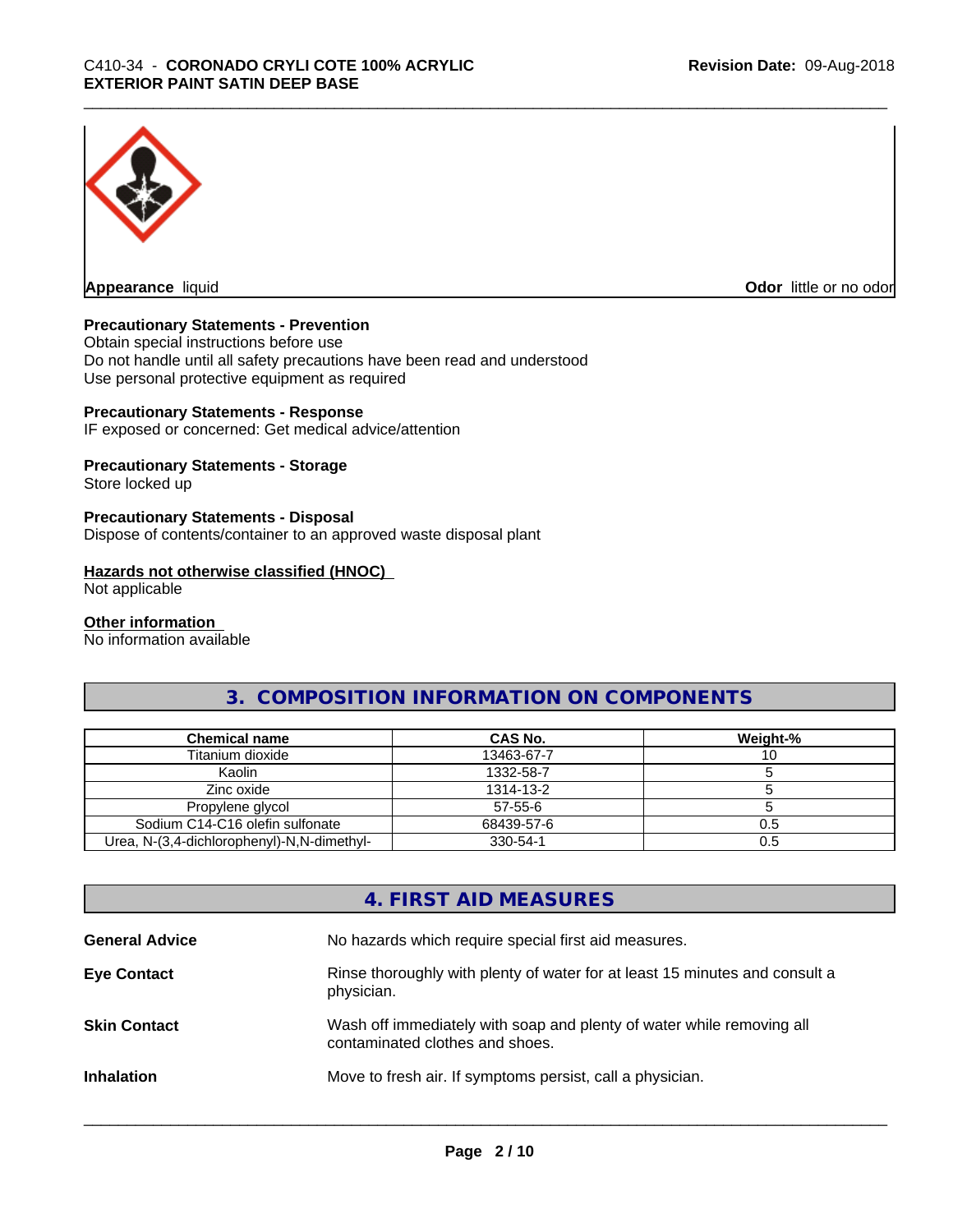| Ingestion                                |                                                               | if necessary.          | Clean mouth with water and afterwards drink plenty of water. Consult a physician |                                                                                                                 |  |  |
|------------------------------------------|---------------------------------------------------------------|------------------------|----------------------------------------------------------------------------------|-----------------------------------------------------------------------------------------------------------------|--|--|
| <b>Most Important</b>                    | <b>Symptoms/Effects</b>                                       | None known.            |                                                                                  |                                                                                                                 |  |  |
|                                          | <b>Notes To Physician</b>                                     | Treat symptomatically. |                                                                                  |                                                                                                                 |  |  |
|                                          |                                                               |                        | 5. FIRE-FIGHTING MEASURES                                                        |                                                                                                                 |  |  |
|                                          | <b>Suitable Extinguishing Media</b>                           |                        |                                                                                  | Use extinguishing measures that are appropriate to local<br>circumstances and the surrounding environment.      |  |  |
| <b>Firefighters</b>                      | <b>Protective Equipment And Precautions For</b>               |                        | and full protective gear.                                                        | As in any fire, wear self-contained breathing apparatus<br>pressure-demand, MSHA/NIOSH (approved or equivalent) |  |  |
|                                          | <b>Specific Hazards Arising From The Chemical</b>             |                        | extreme heat.                                                                    | Closed containers may rupture if exposed to fire or                                                             |  |  |
|                                          | <b>Sensitivity To Mechanical Impact</b>                       |                        | No.                                                                              |                                                                                                                 |  |  |
|                                          | <b>Sensitivity To Static Discharge</b>                        |                        | No                                                                               |                                                                                                                 |  |  |
| <b>Flash Point Data</b><br><b>Method</b> | Flash Point (°F)<br>Flash Point (°C)                          |                        | Not applicable<br>Not applicable<br>Not applicable                               |                                                                                                                 |  |  |
|                                          | <b>Flammability Limits In Air</b>                             |                        |                                                                                  |                                                                                                                 |  |  |
|                                          | Lower flammability limit:<br><b>Upper flammability limit:</b> |                        | Not applicable<br>Not applicable                                                 |                                                                                                                 |  |  |
| <b>NFPA</b>                              | Health: 1                                                     | Flammability: 0        | Instability: 0                                                                   | <b>Special: Not Applicable</b>                                                                                  |  |  |
| <b>NFPA Legend</b><br>0 Not Hazardous    |                                                               |                        |                                                                                  |                                                                                                                 |  |  |

- 0 Not Hazardous
- 1 Slightly
- 2 Moderate
- 3 High
- 4 Severe

*The ratings assigned are only suggested ratings, the contractor/employer has ultimate responsibilities for NFPA ratings where this system is used.*

*Additional information regarding the NFPA rating system is available from the National Fire Protection Agency (NFPA) at www.nfpa.org.*

# **6. ACCIDENTAL RELEASE MEASURES Personal Precautions** Avoid contact with skin, eyes and clothing. Ensure adequate ventilation. **Other Information** Prevent further leakage or spillage if safe to do so.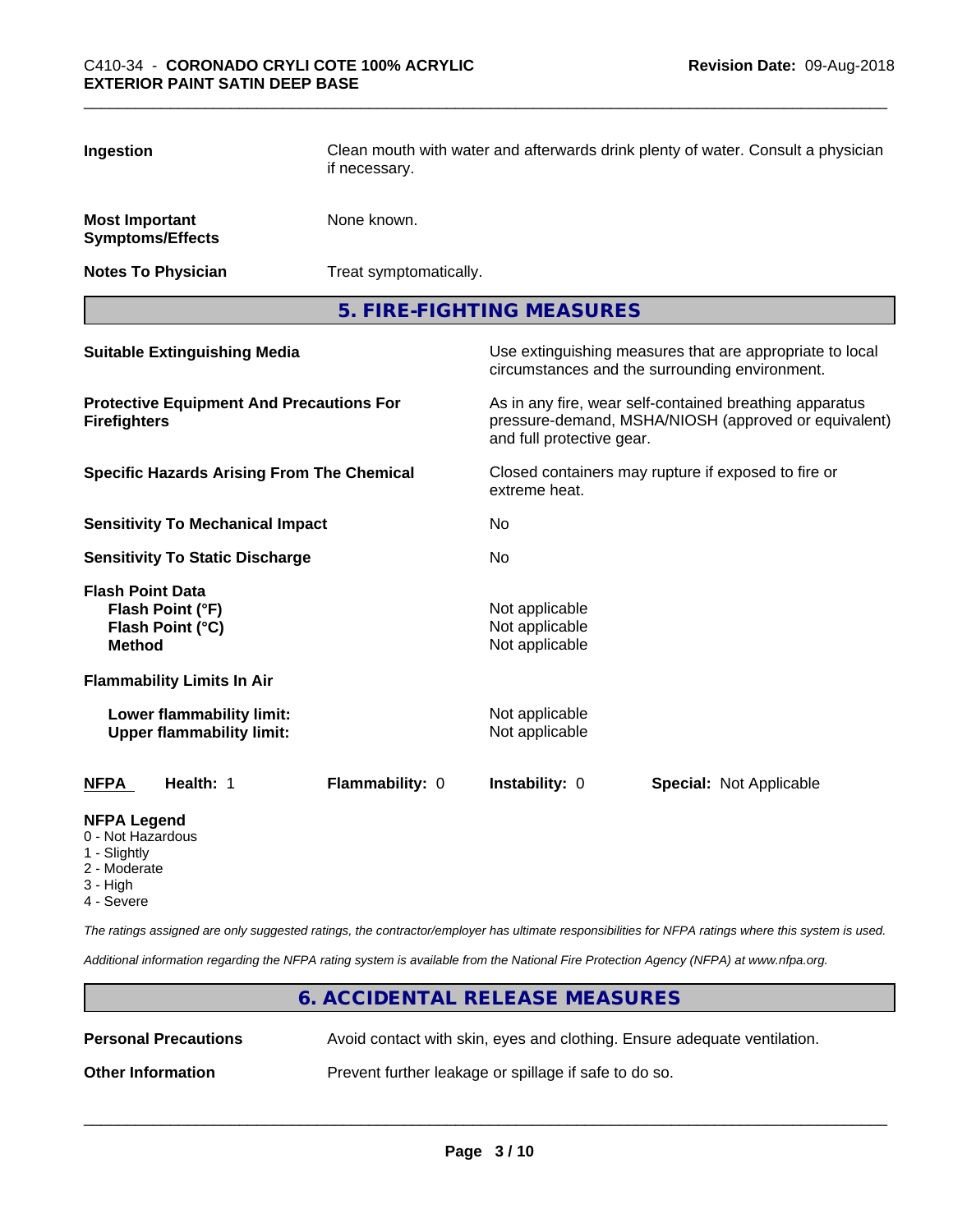| See Section 12 for additional Ecological Information.                                                                                                                            |  |  |
|----------------------------------------------------------------------------------------------------------------------------------------------------------------------------------|--|--|
| Soak up with inert absorbent material. Sweep up and shovel into suitable<br>containers for disposal.                                                                             |  |  |
| 7. HANDLING AND STORAGE                                                                                                                                                          |  |  |
| Avoid contact with skin, eyes and clothing. Avoid breathing vapors, spray mists or<br>sanding dust. In case of insufficient ventilation, wear suitable respiratory<br>equipment. |  |  |
| Keep container tightly closed. Keep out of the reach of children.                                                                                                                |  |  |
| No information available                                                                                                                                                         |  |  |
|                                                                                                                                                                                  |  |  |

## **8. EXPOSURE CONTROLS/PERSONAL PROTECTION**

#### **Exposure Limits**

| <b>Chemical name</b>                       | <b>ACGIH TLV</b>          | <b>OSHA PEL</b>            |
|--------------------------------------------|---------------------------|----------------------------|
| Titanium dioxide                           | 10 mg/m $3$ - TWA         | $15 \text{ mg/m}^3$ - TWA  |
| Kaolin                                     | 2 mg/m <sup>3</sup> - TWA | 15 mg/m <sup>3</sup> - TWA |
|                                            |                           | $5 \text{ mg/m}^3$ - TWA   |
| Zinc oxide                                 | 2 mg/m <sup>3</sup> - TWA | 5 mg/m <sup>3</sup> - TWA  |
|                                            | 10 mg/m $3$ - STEL        | 15 mg/m <sup>3</sup> - TWA |
| Urea, N-(3,4-dichlorophenyl)-N,N-dimethyl- | 10 mg/m $3$ - TWA         | N/E                        |

#### **Legend**

ACGIH - American Conference of Governmental Industrial Hygienists Exposure Limits OSHA - Occupational Safety & Health Administration Exposure Limits N/E - Not Established

| <b>Engineering Measures</b> | Ensure adequate ventilation, especially in confined areas. |
|-----------------------------|------------------------------------------------------------|
|                             |                                                            |

|  | <b>Personal Protective Equipment</b> |  |  |  |
|--|--------------------------------------|--|--|--|
|  |                                      |  |  |  |

| <b>Eye/Face Protection</b>    | Safety glasses with side-shields.                                        |
|-------------------------------|--------------------------------------------------------------------------|
| <b>Skin Protection</b>        | Protective gloves and impervious clothing.                               |
| <b>Respiratory Protection</b> | In case of insufficient ventilation wear suitable respiratory equipment. |
| .                             |                                                                          |

**Hygiene Measures** Avoid contact with skin, eyes and clothing. Remove and wash contaminated clothing before re-use. Wash thoroughly after handling.

### **9. PHYSICAL AND CHEMICAL PROPERTIES**

**Appearance** liquid **Odor Density (lbs/gal)** 10.15 - 10.25<br> **Specific Gravity** 1.22 - 1.24 **Specific Gravity** 

little or no odor **Odor Threshold** No information available **pH pH**  $\blacksquare$ **Viscosity (cps)** <br> **Viscosity (cps)** <br> **Solubility(ies)** <br> **Solubility(ies)** <br> **No** information available **Solubility(ies)** No information available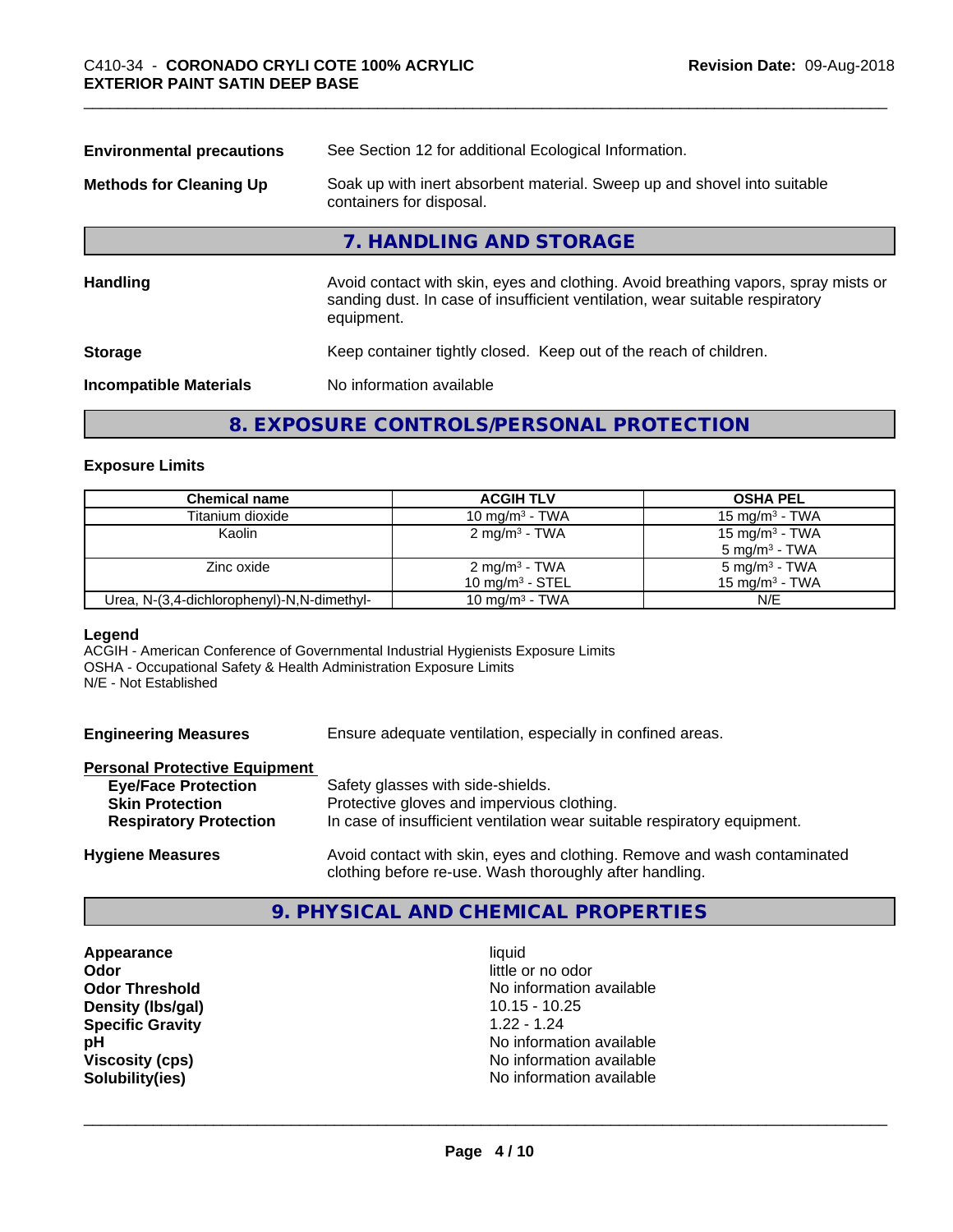**Water solubility**<br> **Evaporation Rate**<br> **Evaporation Rate**<br> **Evaporation Rate Vapor** pressure @20 °C (kPa) **Vapor density**<br> **We Solids**<br>
We Solid With the Solid Superior Contract Contract Assembly that the Microsoft Contract Assembly the Microsoft Contract Only No information available<br>
Microsoft Contract Assembly the Solid Sup **Wt. % Solids** 45 - 55<br> **Vol. % Solids** 35 - 45 **Vol. % Solids Wt. % Volatiles** 45 - 55 **Vol. % Volatiles** 55 - 65 **VOC Regulatory Limit (g/L)** < 50 **Boiling Point (°F)** 212 **Boiling Point (°C)** 100 **Freezing Point (°F)** 32 **Freezing Point (°C)** 0 **Flash Point (°F)**<br> **Flash Point (°C)**<br> **Flash Point (°C)**<br> **Point (°C) Flash Point (°C) Method**<br> **Flammability (solid, gas)**<br> **Example 2018** Not applicable **Flammability** (solid, gas) **Upper flammability limit:** Not applicable **Lower flammability limit:**<br> **Autoignition Temperature (°F)** Not applicable Not applicable **Autoignition Temperature (°F) Autoignition Temperature (°C)** No information available **Decomposition Temperature (°F)** No information available **Decomposition Temperature (°C)** No information available **Partition coefficient** No information available

No information available<br>No information available

# **10. STABILITY AND REACTIVITY**

| <b>Reactivity</b>                       | Not Applicable                           |
|-----------------------------------------|------------------------------------------|
| <b>Chemical Stability</b>               | Stable under normal conditions.          |
| <b>Conditions to avoid</b>              | Prevent from freezing.                   |
| <b>Incompatible Materials</b>           | No materials to be especially mentioned. |
| <b>Hazardous Decomposition Products</b> | None under normal use.                   |
| Possibility of hazardous reactions      | None under normal conditions of use.     |

# **11. TOXICOLOGICAL INFORMATION**

#### **Product Information**

#### **Information on likely routes of exposure**

**Principal Routes of Exposure** Eye contact, skin contact and inhalation.

**Acute Toxicity** 

**Product Information** No information available

#### **Symptoms related to the physical,chemical and toxicological characteristics**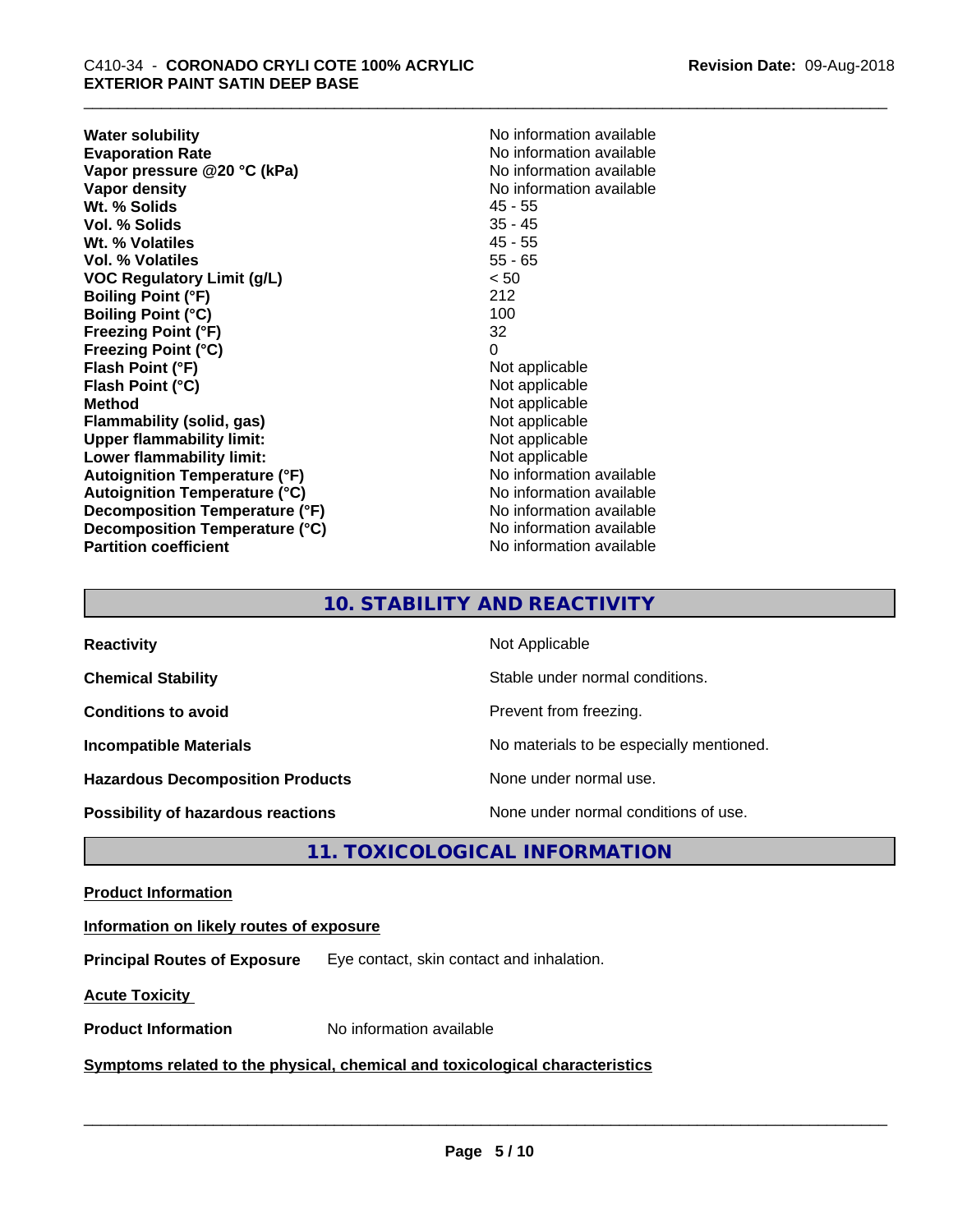**Symptoms** No information available

#### **Delayed and immediate effects as well as chronic effects from short and long-term exposure**

| Eye contact                     | May cause slight irritation.                                                      |
|---------------------------------|-----------------------------------------------------------------------------------|
| <b>Skin contact</b>             | Substance may cause slight skin irritation. Prolonged or repeated contact may dry |
|                                 | skin and cause irritation.                                                        |
| <b>Inhalation</b>               | May cause irritation of respiratory tract.                                        |
| Ingestion                       | Ingestion may cause gastrointestinal irritation, nausea, vomiting and diarrhea.   |
| <b>Sensitization</b>            | No information available                                                          |
| <b>Neurological Effects</b>     | No information available.                                                         |
| <b>Mutagenic Effects</b>        | No information available.                                                         |
| <b>Reproductive Effects</b>     | No information available.                                                         |
| <b>Developmental Effects</b>    | No information available.                                                         |
| Target organ effects            | No information available.                                                         |
| <b>STOT - single exposure</b>   | No information available.                                                         |
| <b>STOT - repeated exposure</b> | No information available.                                                         |
| Other adverse effects           | No information available.                                                         |
| <b>Aspiration Hazard</b>        | No information available                                                          |

#### **Numerical measures of toxicity**

#### **The following values are calculated based on chapter 3.1 of the GHS document**

| <b>ATEmix (oral)</b>   | 86312 mg/kg   |
|------------------------|---------------|
| <b>ATEmix (dermal)</b> | 1844328 mg/kg |

#### **Component Information**

Titanium dioxide LD50 Oral: > 10000 mg/kg (Rat) Kaolin LD50 Oral: > 5000 mg/kg (Rat) Zinc oxide LD50 Oral: 5000 mg/kg (Rat) LC50 Inhalation (Dust):  $> 5700$  mg/m<sup>3</sup> (Rat, 4 hr.) Propylene glycol LD50 Oral: 20000 mg/kg (Rat) LD50 Dermal: 20800 mg/kg (Rabbit) Urea, N-(3,4-dichlorophenyl)-N,N-dimethyl- LD50 Oral: 1017 mg/kg (Rat) LD50 Dermal: > 5000 mg/kg (Rat)

#### **Carcinogenicity**

*The information below indicateswhether each agency has listed any ingredient as a carcinogen:.*

| <b>Chemical</b><br>∣ name | <b>IARC</b>               | <b>NTP</b> | <b>OSHA</b> |
|---------------------------|---------------------------|------------|-------------|
|                           | .<br>2B<br>Possible Human |            | Listed      |
| Titanium dioxide          | Carcinoɑen                |            |             |

• Although IARC has classified titanium dioxide as possibly carcinogenic to humans (2B), their summary concludes: "No significant exposure to titanium dioxide is thought to occur during the use of products in which titanium dioxide is bound to other materials, such as paint."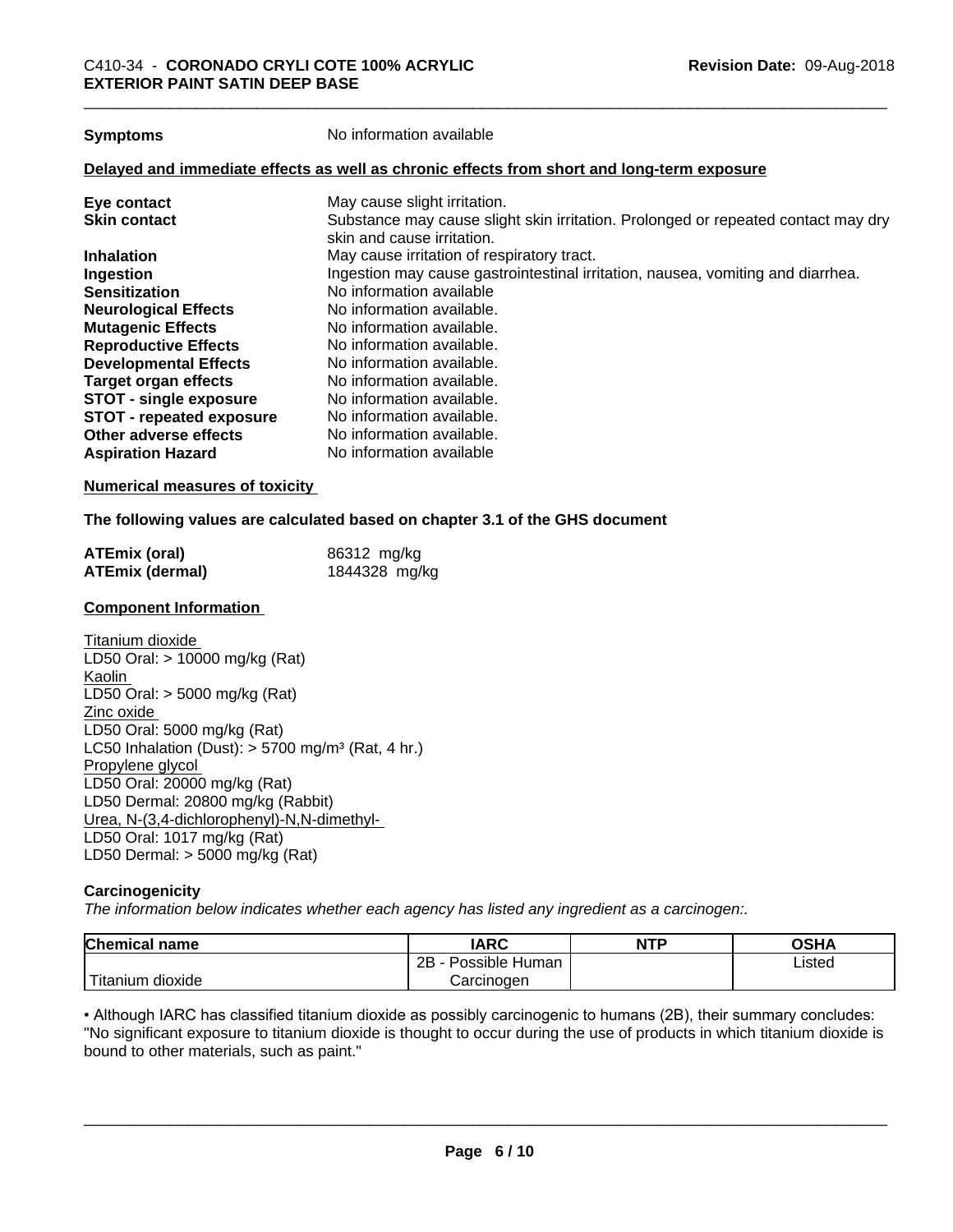#### **Legend**

IARC - International Agency for Research on Cancer NTP - National Toxicity Program OSHA - Occupational Safety & Health Administration

**12. ECOLOGICAL INFORMATION**

### **Ecotoxicity Effects**

The environmental impact of this product has not been fully investigated.

#### **Product Information**

#### **Acute Toxicity to Fish**

No information available

#### **Acute Toxicity to Aquatic Invertebrates**

No information available

## **Acute Toxicity to Aquatic Plants**

No information available

#### **Persistence / Degradability**

No information available.

#### **Bioaccumulation**

There is no data for this product.

#### **Mobility in Environmental Media**

No information available.

#### **Ozone**

No information available

#### **Component Information**

#### **Acute Toxicity to Fish**

Titanium dioxide  $LC50:$  > 1000 mg/L (Fathead Minnow - 96 hr.) Propylene glycol LC50: 710 mg/L (Fathead Minnow - 96 hr.) Urea, N-(3,4-dichlorophenyl)-N,N-dimethyl- LC50: 3.5 mg/L (Rainbow Trout - 96 hr.)

#### **Acute Toxicity to Aquatic Invertebrates**

Propylene glycol EC50: > 10000 mg/L (Daphnia magna - 24 hr.)

#### **Acute Toxicity to Aquatic Plants**

No information available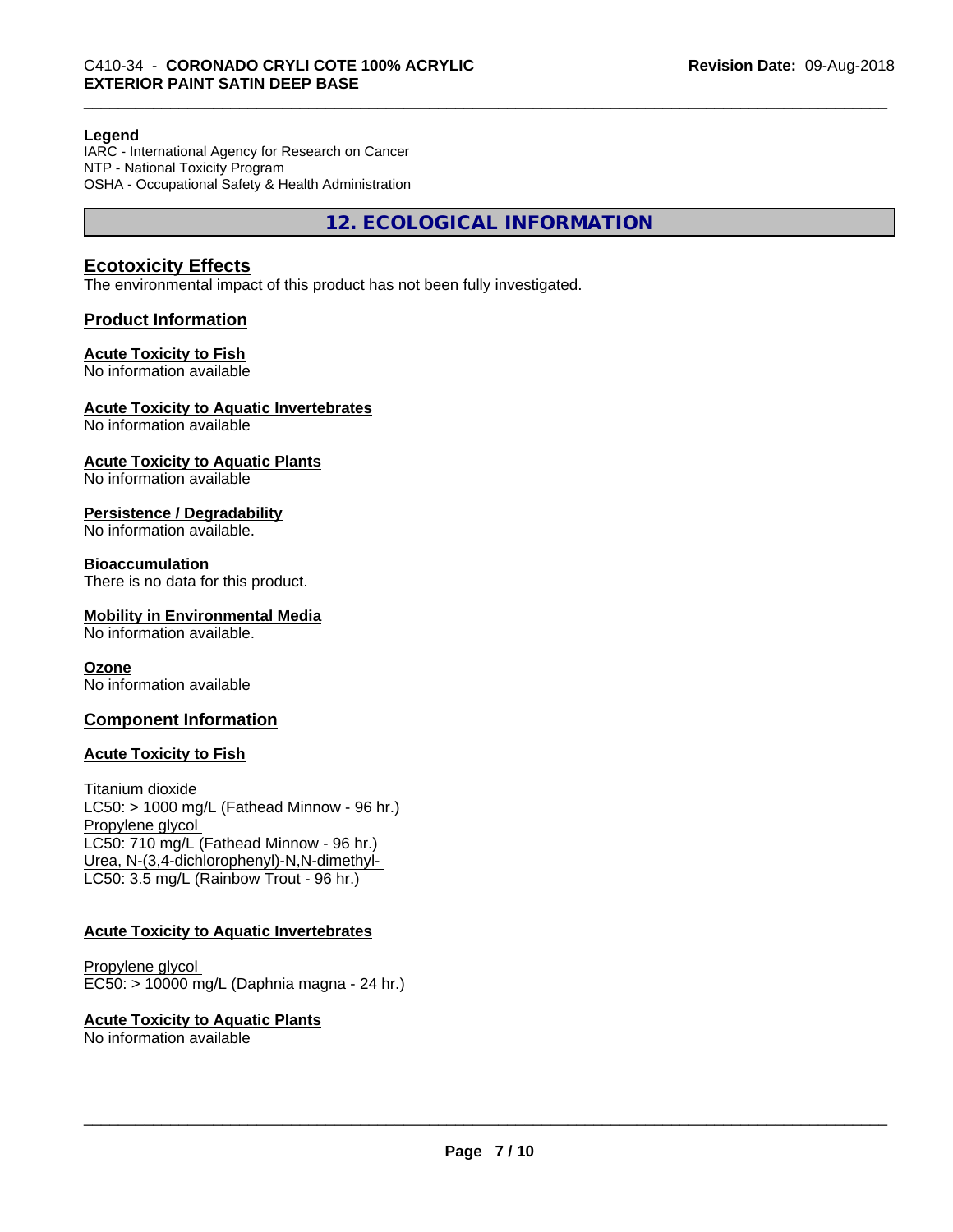| Dispose of in accordance with federal, state, and local regulations. Local<br><b>Waste Disposal Method</b><br>environmental protection agency for more disposal options. | requirements may vary, consult your sanitation department or state-designated |  |
|--------------------------------------------------------------------------------------------------------------------------------------------------------------------------|-------------------------------------------------------------------------------|--|
| 14. TRANSPORT INFORMATION                                                                                                                                                |                                                                               |  |
| <b>DOT</b><br>Not regulated                                                                                                                                              |                                                                               |  |
| <b>ICAO/IATA</b><br>Not regulated                                                                                                                                        |                                                                               |  |
| Not regulated<br>IMDG / IMO                                                                                                                                              |                                                                               |  |
| <b>15. REGULATORY INFORMATION</b>                                                                                                                                        |                                                                               |  |

#### **International Inventories**

| <b>TSCA: United States</b> | Yes - All components are listed or exempt. |
|----------------------------|--------------------------------------------|
| <b>DSL: Canada</b>         | Yes - All components are listed or exempt. |

# **Federal Regulations**

#### **SARA 311/312 hazardous categorization**

| Acute health hazard               | No  |  |
|-----------------------------------|-----|--|
| Chronic Health Hazard             | Yes |  |
| Fire hazard                       | N٥  |  |
| Sudden release of pressure hazard | Nο  |  |
| Reactive Hazard                   | Nο  |  |

#### **SARA 313**

Section 313 of Title III of the Superfund Amendments and Reauthorization Act of 1986 (SARA). This product contains a chemical or chemicals which are subject to the reporting requirements of the Act and Title 40 of the Code of Federal Regulations, Part 372:

| <b>Chemical name</b> | CAS No.   | Weight-% | <b>CERCLA/SARA 313</b>     |
|----------------------|-----------|----------|----------------------------|
|                      |           |          | (de minimis concentration) |
| Zinc oxide           | 1314-13-2 |          |                            |

**Clean Air Act,Section 112 Hazardous Air Pollutants (HAPs) (see 40 CFR 61)** This product contains the following HAPs:

*None*

#### **US State Regulations**

#### **California Proposition 65**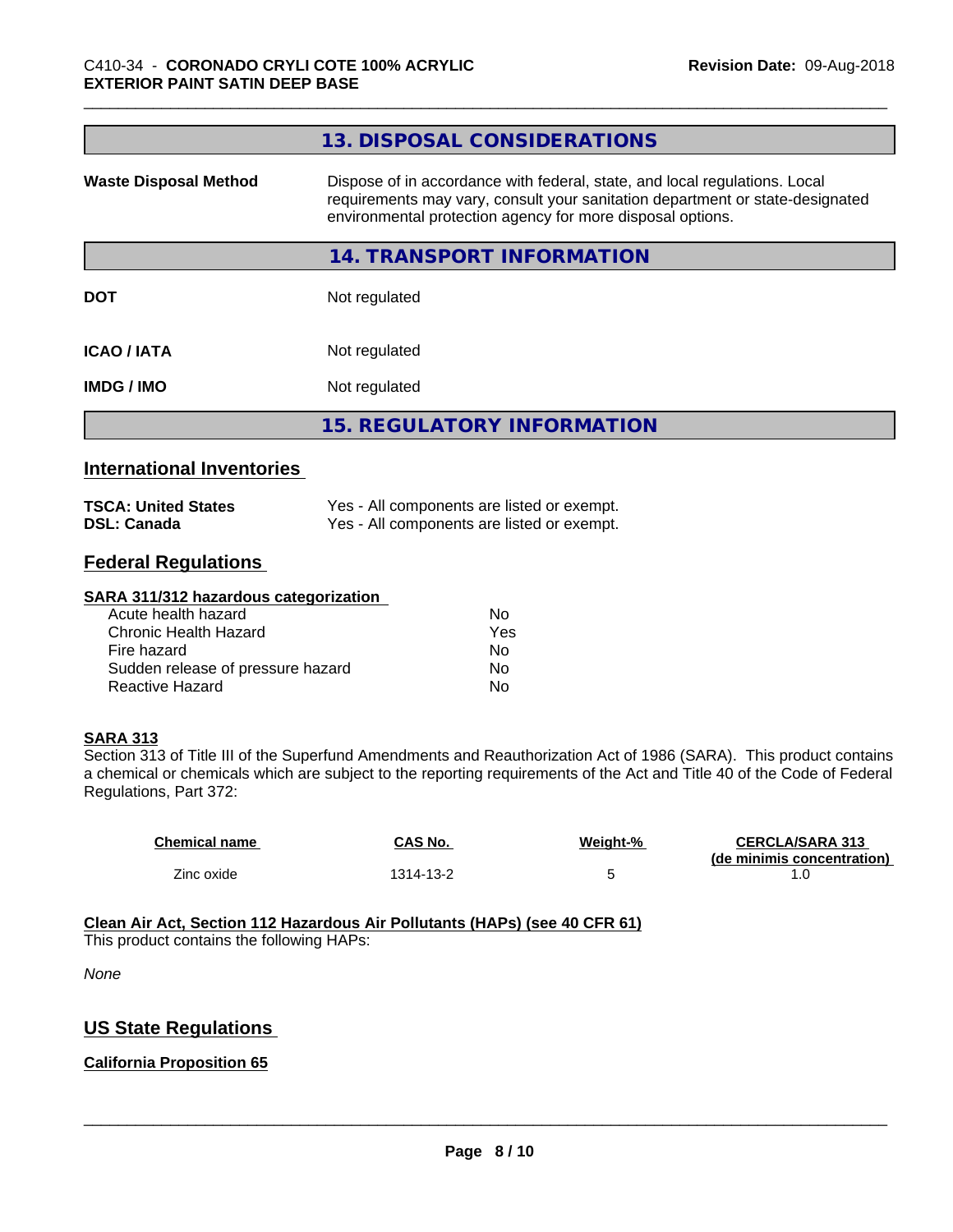# **A** WARNING: Cancer and Reproductive Harm– www.P65warnings.ca.gov

#### **State Right-to-Know**

| <b>Chemical name</b>                 | Massachusetts | <b>New Jersey</b> | Pennsylvania |
|--------------------------------------|---------------|-------------------|--------------|
| Titanium dioxide                     |               |                   |              |
| Kaolin                               |               |                   |              |
| Zinc oxide                           |               |                   |              |
| Urea.                                |               |                   |              |
| N-(3,4-dichlorophenyl)-N,N-dimethyl- |               |                   |              |

#### **Legend**

X - Listed

## **16. OTHER INFORMATION**

**HMIS** - **Health:** 1\* **Flammability:** 0 **Reactivity:** 0 **PPE:** -

### **HMIS Legend**

- 0 Minimal Hazard
- 1 Slight Hazard
- 2 Moderate Hazard
- 3 Serious Hazard
- 4 Severe Hazard
- \* Chronic Hazard

X - Consult your supervisor or S.O.P. for "Special" handling instructions.

*Note: The PPE rating has intentionally been left blank. Choose appropriate PPE that will protect employees from the hazards the material will present under the actual normal conditions of use.*

*Caution: HMISÒ ratings are based on a 0-4 rating scale, with 0 representing minimal hazards or risks, and 4 representing significant hazards or risks. Although HMISÒ ratings are not required on MSDSs under 29 CFR 1910.1200, the preparer, has chosen to provide them. HMISÒ ratings are to be used only in conjunction with a fully implemented HMISÒ program by workers who have received appropriate HMISÒ training. HMISÒ is a registered trade and service mark of the NPCA. HMISÒ materials may be purchased exclusively from J. J. Keller (800) 327-6868.*

 **WARNING!** If you scrape, sand, or remove old paint, you may release lead dust. LEAD IS TOXIC. EXPOSURE TO LEAD DUST CAN CAUSE SERIOUS ILLNESS, SUCH AS BRAIN DAMAGE, ESPECIALLY IN CHILDREN. PREGNANT WOMEN SHOULD ALSO AVOID EXPOSURE.Wear a NIOSH approved respirator to control lead exposure. Clean up carefully with a HEPA vacuum and a wet mop. Before you start, find out how to protect yourself and your family by contacting the National Lead Information Hotline at 1-800-424-LEAD or log on to www.epa.gov/lead.

| <b>Prepared By</b>      | <b>Product Stewardship Department</b><br>Benjamin Moore & Co.<br>101 Paragon Drive<br>Montvale, NJ 07645<br>800-225-5554 |
|-------------------------|--------------------------------------------------------------------------------------------------------------------------|
| <b>Revision Date:</b>   | 09-Aug-2018                                                                                                              |
| <b>Revision Summary</b> | Not available                                                                                                            |